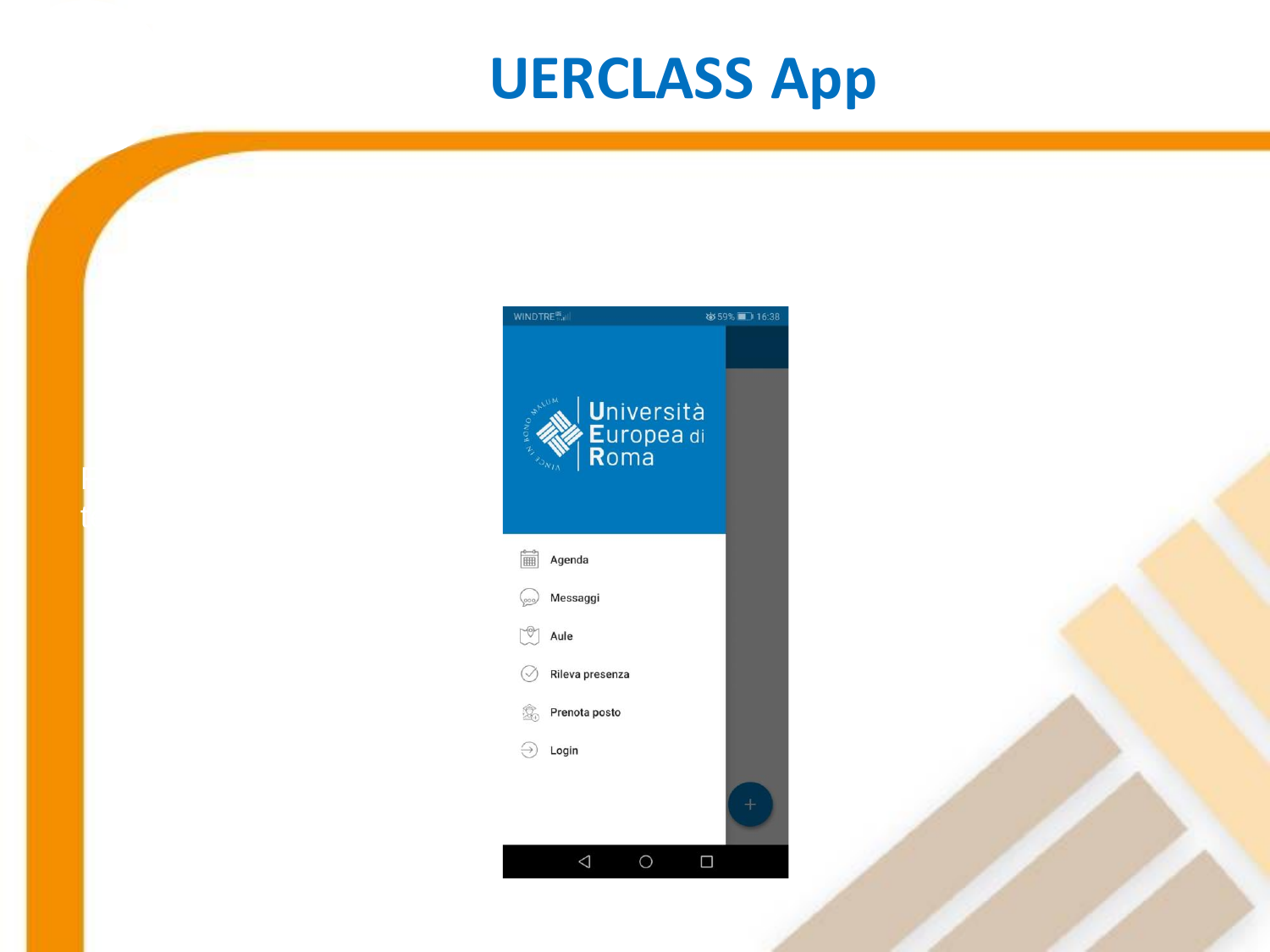

UERCLASS is the **smartphone app** (Android and iOS) used for registering lesson attendance and checking lesson schedules.

You can download UERCLASS App for free from **Google Play Store** and **Apple Store**

**Alternative** forthosewho have not an smartphone (google UER agenda web):

**https://unierplanner.easystaff.it/agendaweb\_uni [er//index.php?view=home&include=homepage&](https://unierplanner.easystaff.it/agendaweb_unier/index.php?view=home&include=homepage&_lang=en) \_lang=en**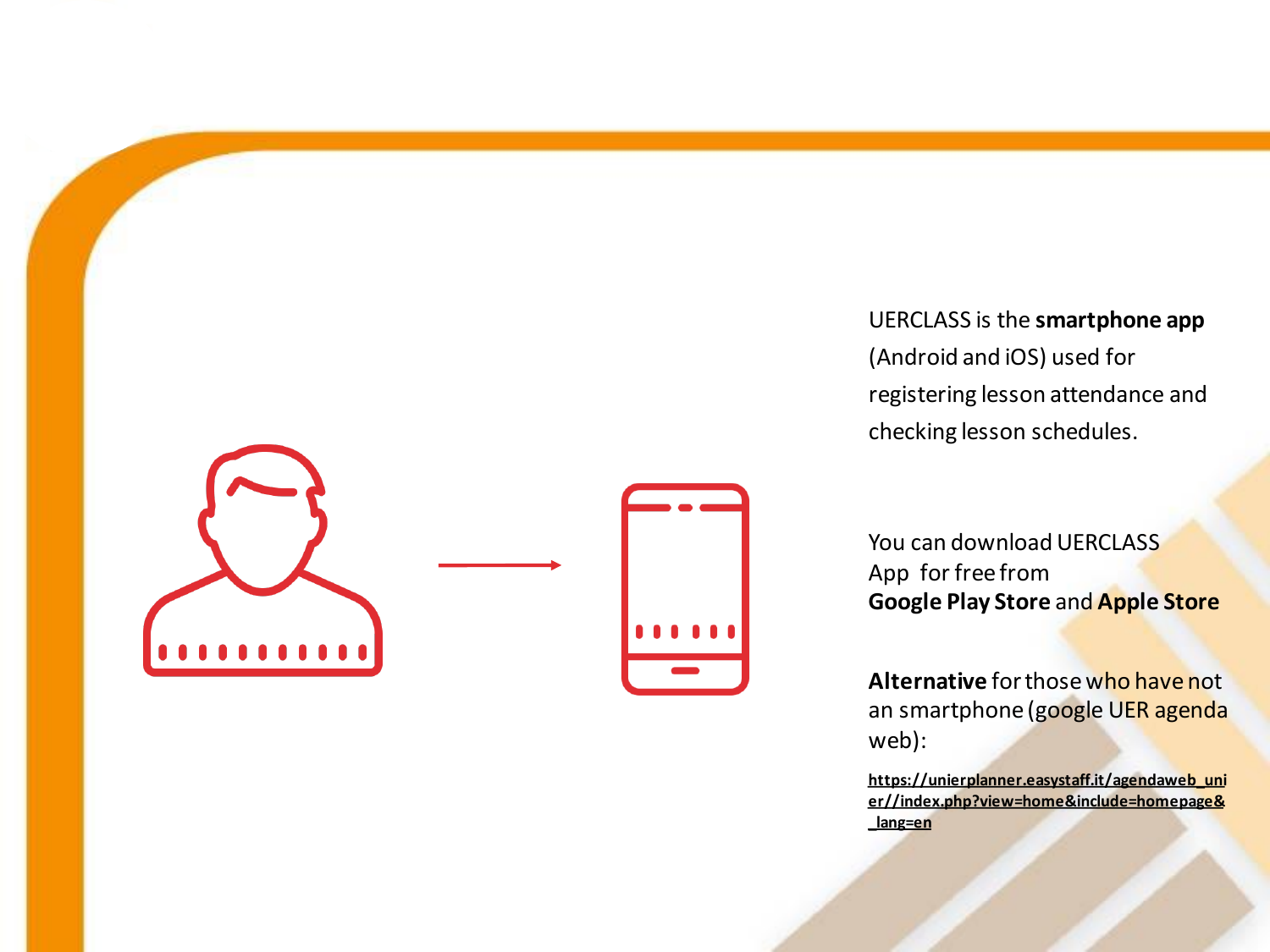#### **Principal functionalities**

- **Schedules** *(Agenda)***:** check lesson schedules
- **Notices***(Messaggi)***:** receive lesson news and notices
- **Classrooms***(Aule)***:** check available classroomsto study
- **Lesson attendance registration** *(Rileva presenza)***:**  register your lesson attendance
- **Book a spot** *(Prenota posto)***:** to attend lessons in person.

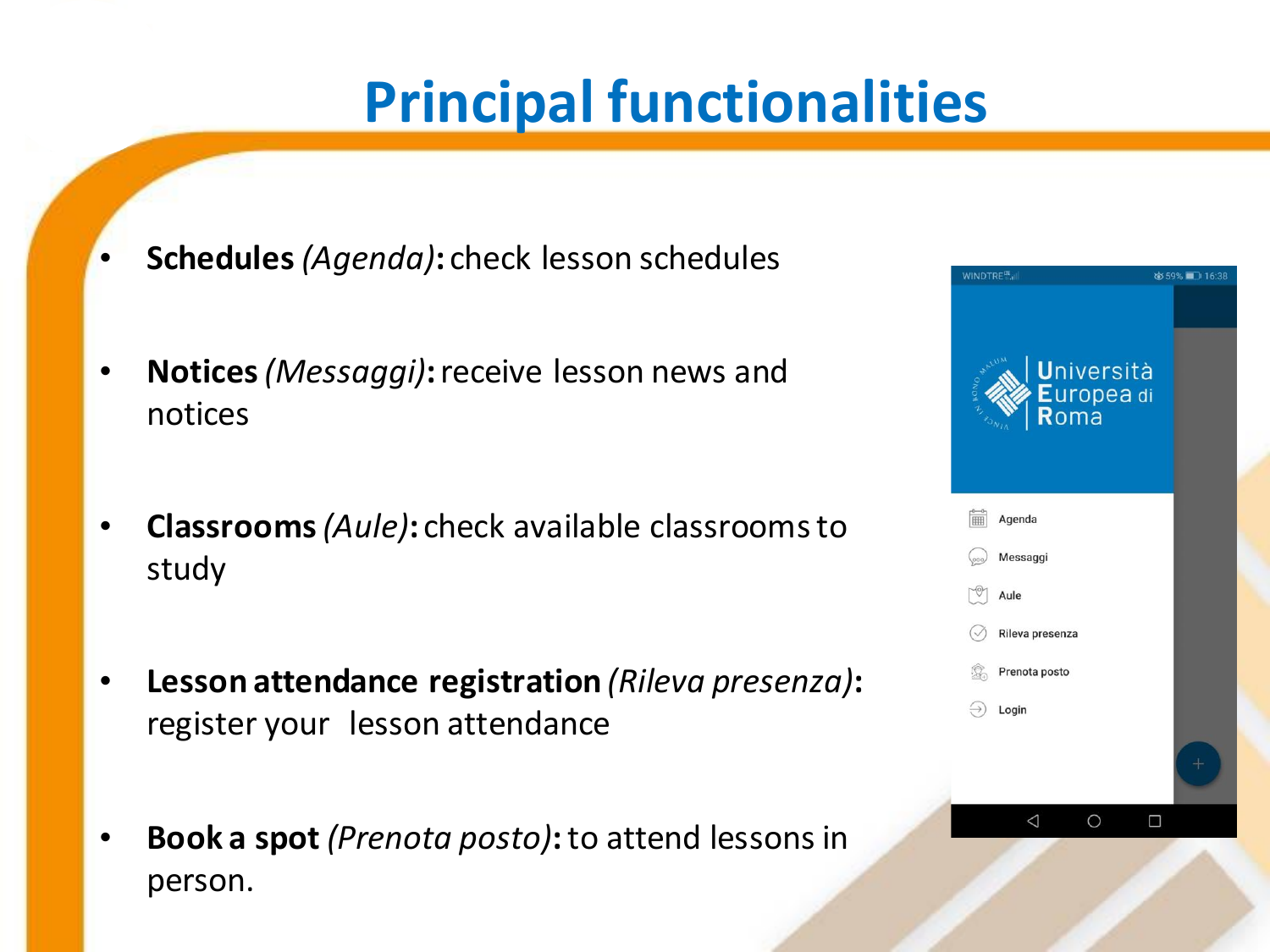# **Log in**

#### • Use your **Esse3** credentials





#### Accedi per utilizzare tutte le funzionalità dell'app

Username

Password

Accetto l'informativa sulla privacy (leggi)

I Ho letto le norme sugli accessi ai locali (leggi)

**LOGIN**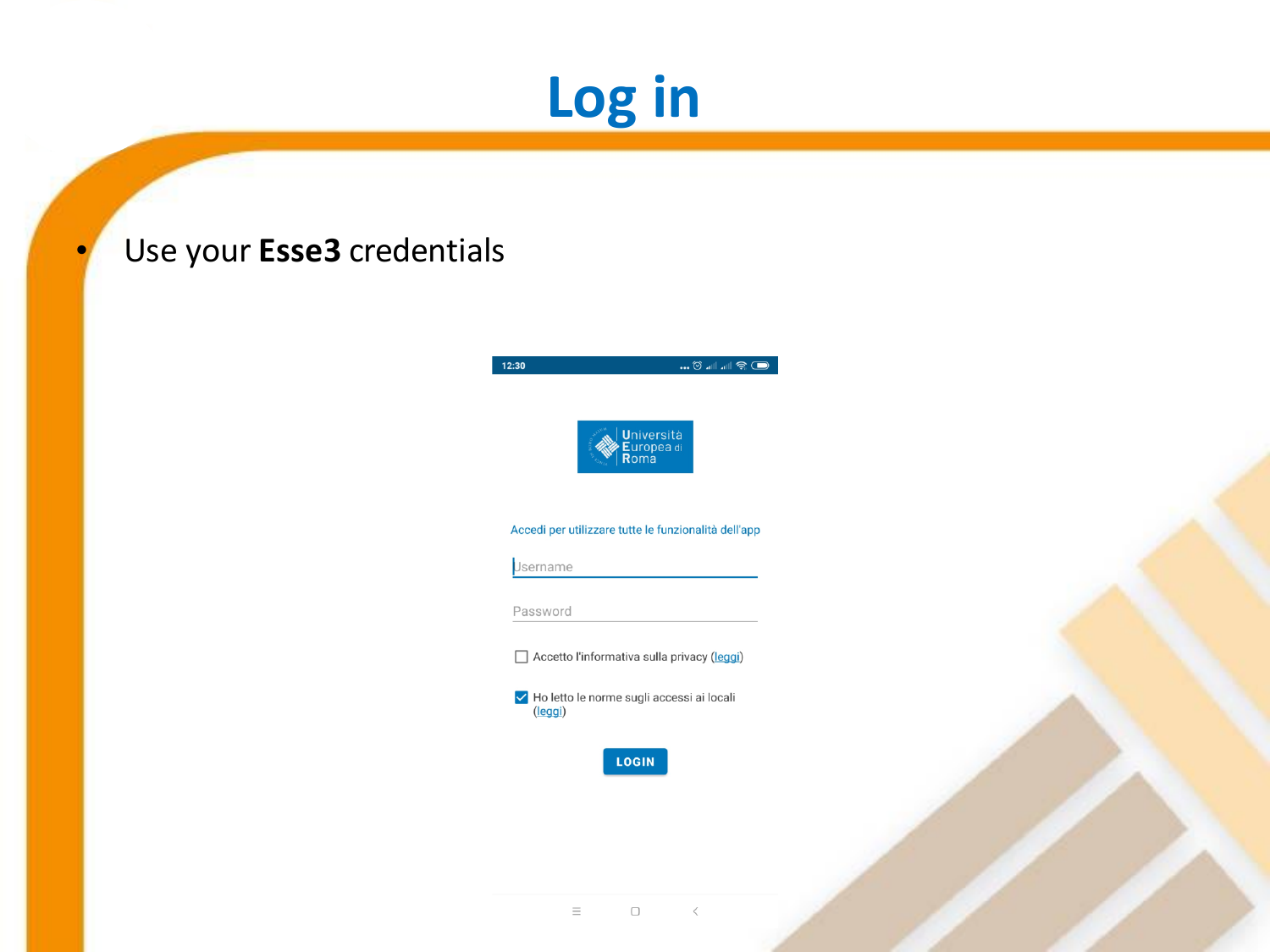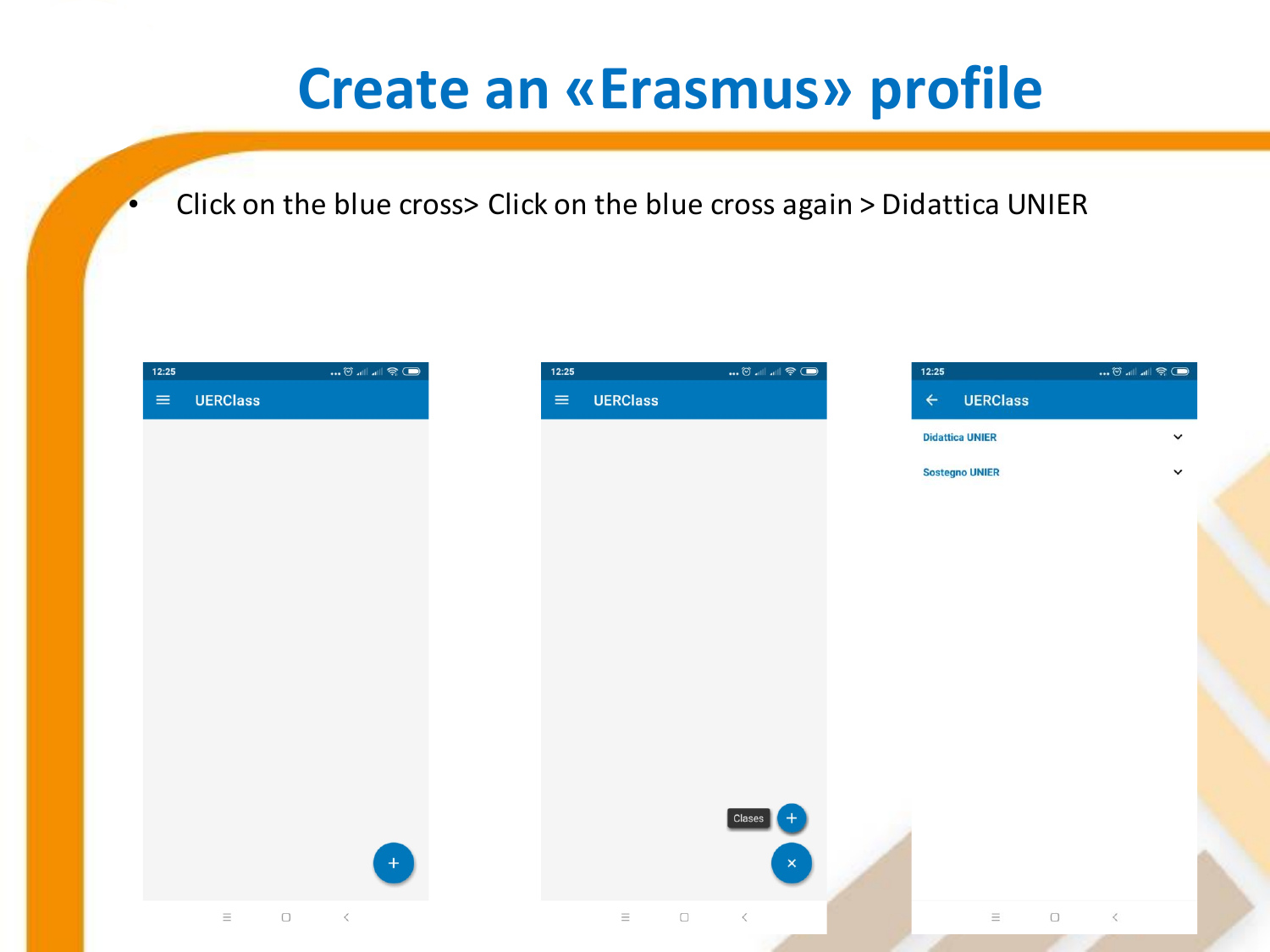#### **Create an «Erasmus» profile**

Department: Didattica UNIER Degree: Erasmus Course: ERASMUS INCOMING 19 Curriculum: Secondo semestre

Click on the arrow at the upper right corner

| 12:25 |                                                                                 | $\blacksquare$ $\heartsuit$ $\blacksquare$ |
|-------|---------------------------------------------------------------------------------|--------------------------------------------|
|       | <b>UERClass</b>                                                                 |                                            |
|       | <b>Didattica UNIER</b>                                                          |                                            |
| 识     | Primo semestre<br>A.A. 2020/2021<br>Del 28 septiembre 2020 al 19 diciembre 2020 |                                            |
|       | <b>Sostegno UNIER</b>                                                           |                                            |

| 16:39                          | … 0 … … … s. ( <b>…</b>       |  |
|--------------------------------|-------------------------------|--|
|                                | <b>Configurazione profilo</b> |  |
| Seleziona il percorso di studi |                               |  |
| Estructura                     | Didattica UNIER               |  |
| Grado                          | Erasmus                       |  |
| Curso                          | <b>FRASMUS INCOMING 19</b>    |  |
| Curriculum                     | Secondo semestre              |  |

Seleziona il tuo corso di studio per ricercare gli insegnamenti per i quali vorrai prenotare il posto in aula a lezione. Se non trovi il tuo corso di laurea, la procedura di iscrizione potrebbe non essere stata attivata.

> $\Box$  $\equiv$  $\,<\,$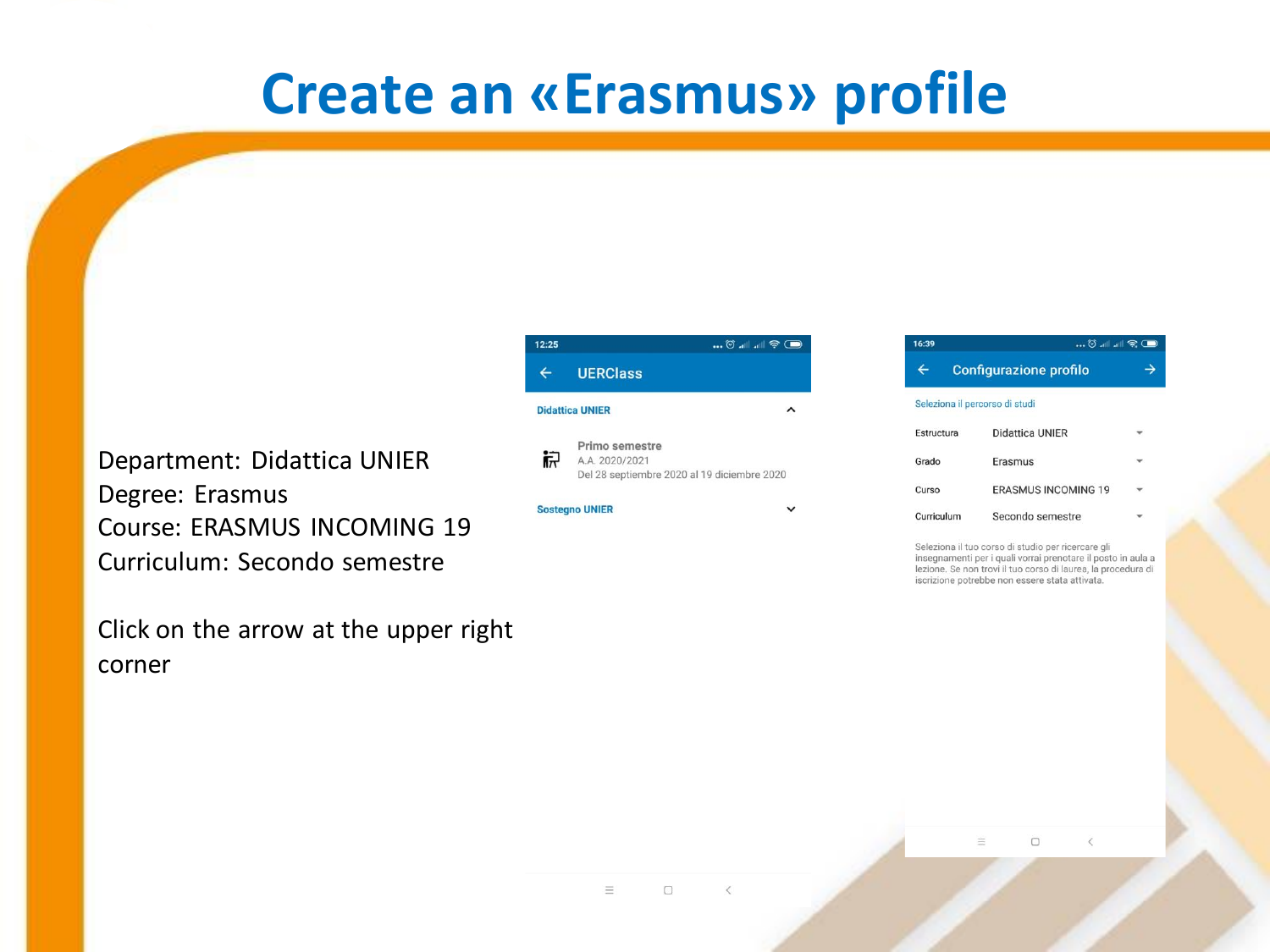- Select the courses contained in your Learning Agreement Before Mobility
	- Insert your e-mail and click on «conferma»

| 16:39 | $\blacksquare$ $\blacksquare$ $\blacksquare$ $\blacksquare$ $\blacksquare$                        |   |  |
|-------|---------------------------------------------------------------------------------------------------|---|--|
| ←     | <b>Configurazione profilo</b>                                                                     |   |  |
| 识     | <b>Digital communication</b><br>Prof. Camisani Calzolari Marco                                    |   |  |
| 识     | Diritto dell'Unione Europea<br>Prof. Pace Lorenzo Federico, Rucireta<br>Maria Annunziata          |   |  |
| 识     | Diritto di famiglia e delle<br>successioni<br>Prof. Bilotti Emanuele                              | п |  |
| 识     | <b>Enterprise Risk Management</b><br>Prof. Vecchione Vittorio                                     | ┓ |  |
| 识     | Geography<br>Prof. Casagrande Gianluca                                                            |   |  |
| 识     | <b>History of European integration</b><br>Prof. Valente Massimiliano                              |   |  |
| 识     | <b>Human rights</b><br>Prof. Spatafora Ersiliagrazia                                              |   |  |
| 识     | Intercultural education and<br>social integration<br>Prof. Navarro Lalanda Sara                   |   |  |
|       | Introduction to history of arts<br>and visual education<br>Prof. Picardi Paola, Barbieri Costanza |   |  |

 $\equiv$   $\qquad \qquad \Box$ 

 $16:40$ … © … … ⊜ …  $\blacksquare$ Configurazione profilo anno Salva profilo Inserisci l'indirizzo mail in cui vuoi ricevere gli aggiornamenti sulle tue prenotazioni andrea.llorente@unier.it ANULAR CONFERMA Geography  $\Box$ Prof. Casagrande Gianluca  $\begin{tabular}{|c|c|} \hline \hline \hline \hline \hline \end{tabular}$ G  $\circledR$  $\qquad \qquad \Box$  $\frac{\partial f}{\partial x}$  $\mathcal{L}^{\ast}_{\mu}$  $\cdots$  $q'$  w<sup>2</sup>  $e^{3}$  r<sup>4</sup> t<sup>5</sup> y<sup>6</sup> u<sup>7</sup> i<sup>8</sup> o<sup>9</sup> p<sup>0</sup> as d f g h j k l ↑ z x c v b n m 区 

 $\equiv$  $\Box$  $\,$   $\,$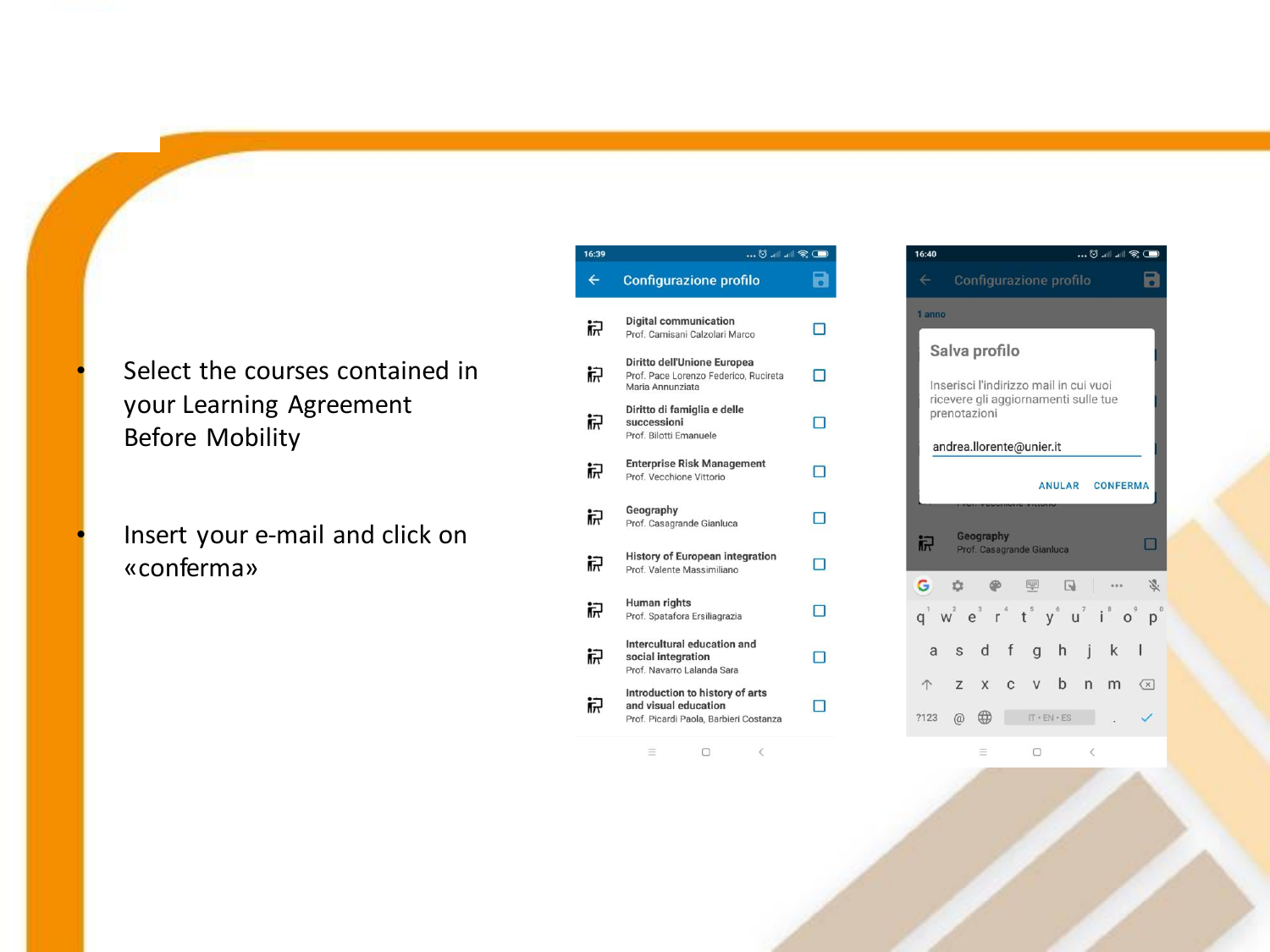### **Classrooms** *(Agenda)*

If you need to modify the courses, click on the three dots in the upper right corner> I miei profili> MODIFICA

| 12:18    |                 |     |                      |            | <b>0 &amp; 1 1 1 3 4 3 4 </b> |
|----------|-----------------|-----|----------------------|------------|-------------------------------|
| $\equiv$ |                 |     | Eventos de la semana |            | 圖<br>- 1                      |
| LUN      | MAR             | MIÉ | JUE                  | <b>VIE</b> | SÁB                           |
|          | 21 gennaio 2022 |     |                      |            |                               |
|          |                 |     |                      |            |                               |
|          |                 |     |                      |            |                               |
|          |                 |     |                      |            |                               |
|          |                 |     |                      |            |                               |
|          |                 |     |                      |            |                               |
|          |                 |     |                      |            |                               |
|          |                 |     |                      |            |                               |
|          |                 |     |                      |            |                               |
|          |                 |     |                      |            |                               |
|          |                 |     |                      |            |                               |
|          |                 |     |                      |            |                               |
|          | $\equiv$        |     | $\Box$<br>$\prec$    |            |                               |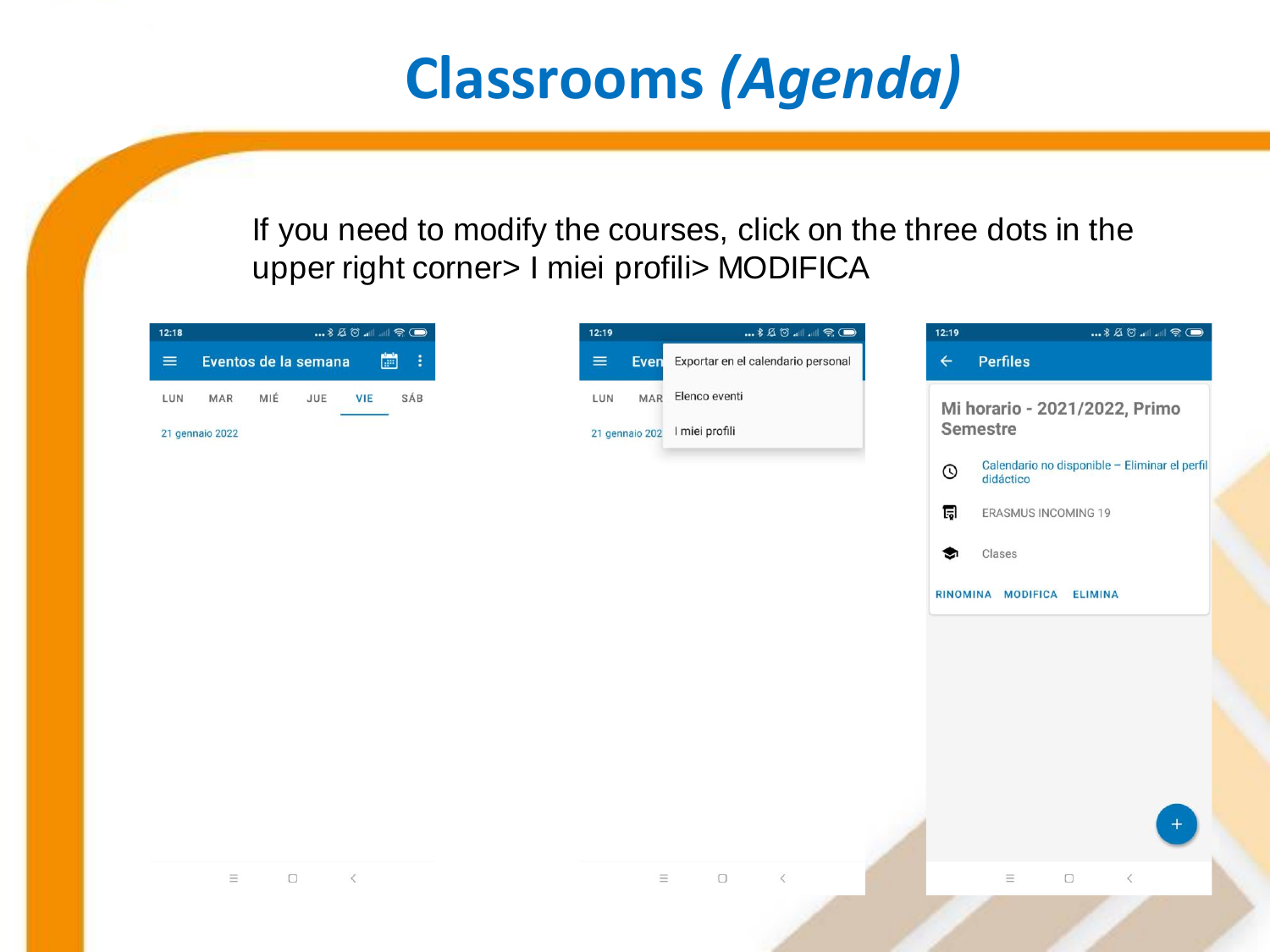### **Classrooms** *(Agenda)*



| 12:39    |                    | … © … … ⊜ …     | 12:39        | U & 111. 111. 0                                                  |   |
|----------|--------------------|-----------------|--------------|------------------------------------------------------------------|---|
| $\equiv$ | <b>Sedes</b>       | $\alpha$        | $\leftarrow$ | <b>Ateneo</b>                                                    | Q |
|          | Ateneo<br>27 aulas |                 | ☆            | BT04<br>Ninguna actividad en programa<br>Capacidad: 188 asientos |   |
|          |                    |                 | ☆            | BT03<br>Ninguna actividad en programa<br>Capacidad: 36 asientos  |   |
|          |                    |                 | ☆            | CT01<br>Ninguna actividad en programa<br>Capacidad: 60 asientos  |   |
|          |                    |                 | ☆            | CT02<br>Ninguna actividad en programa<br>Capacidad: 60 asientos  |   |
|          |                    |                 | ☆            | CT03<br>Ninguna actividad en programa<br>Capacidad: 100 asientos |   |
|          |                    |                 | ☆            | DT01<br>Ninguna actividad en programa<br>Capacidad: 30 asientos  |   |
|          |                    |                 | ☆            | DT02<br>Ninguna actividad en programa<br>Capacidad: 30 asientos  |   |
|          |                    |                 |              | DT03<br>anticipation of the con-                                 |   |
|          | $\equiv$           | $\Box$<br>$\,<$ |              | $\Box$<br>$\langle$<br>Ξ                                         |   |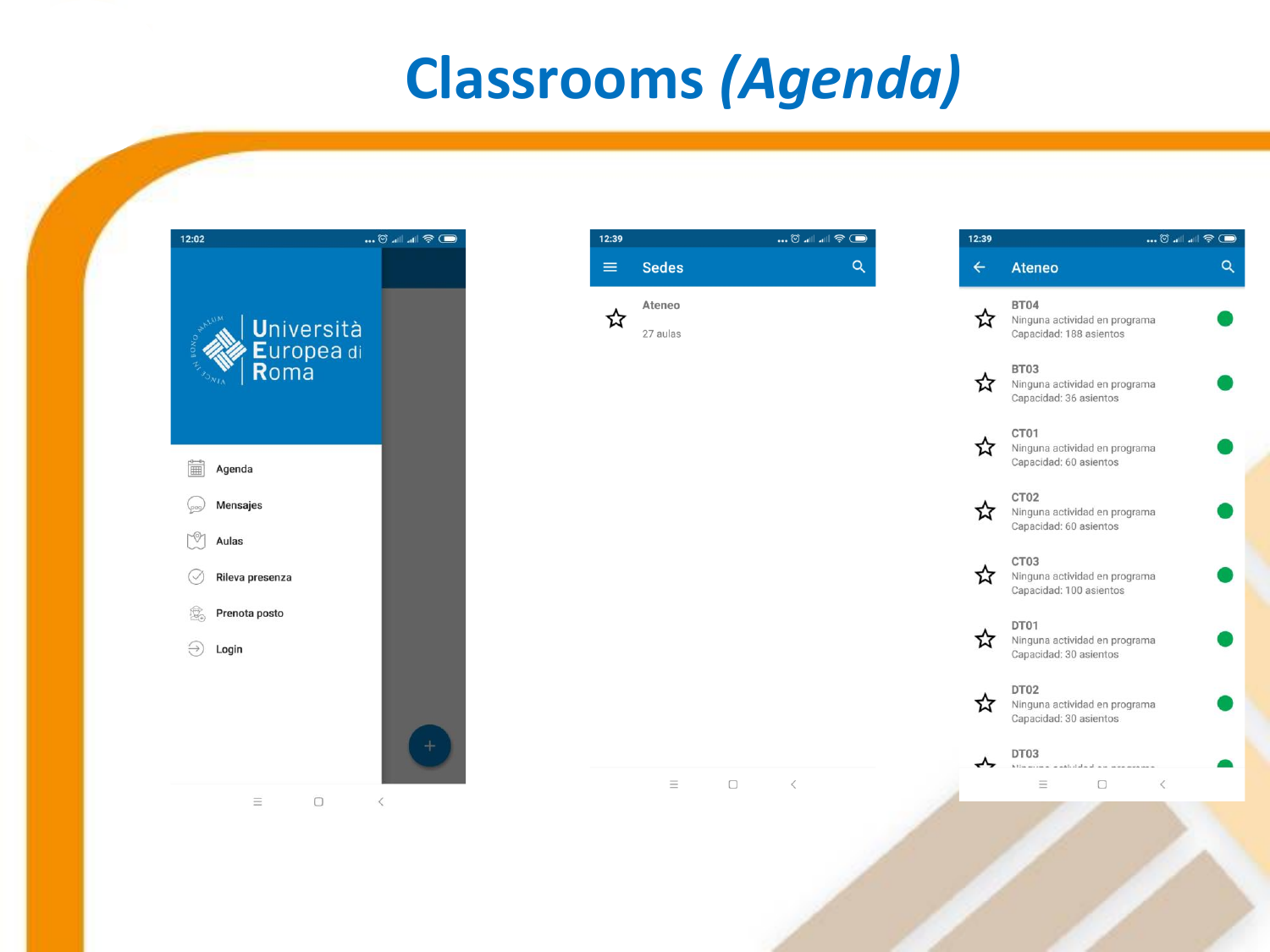# **Lesson attendance registration**  *(Rileva presenza)*



• 50% compulsory attendance to be able to take the final exam. Otherwise, the informatic system will not let you register for the exam and you will have to repeat the whole course in your home country. If you have a problem with the app when registering the attendance, you need to tell the professor at the end of the

same lesson, so that he/she can insert

your attendance manually.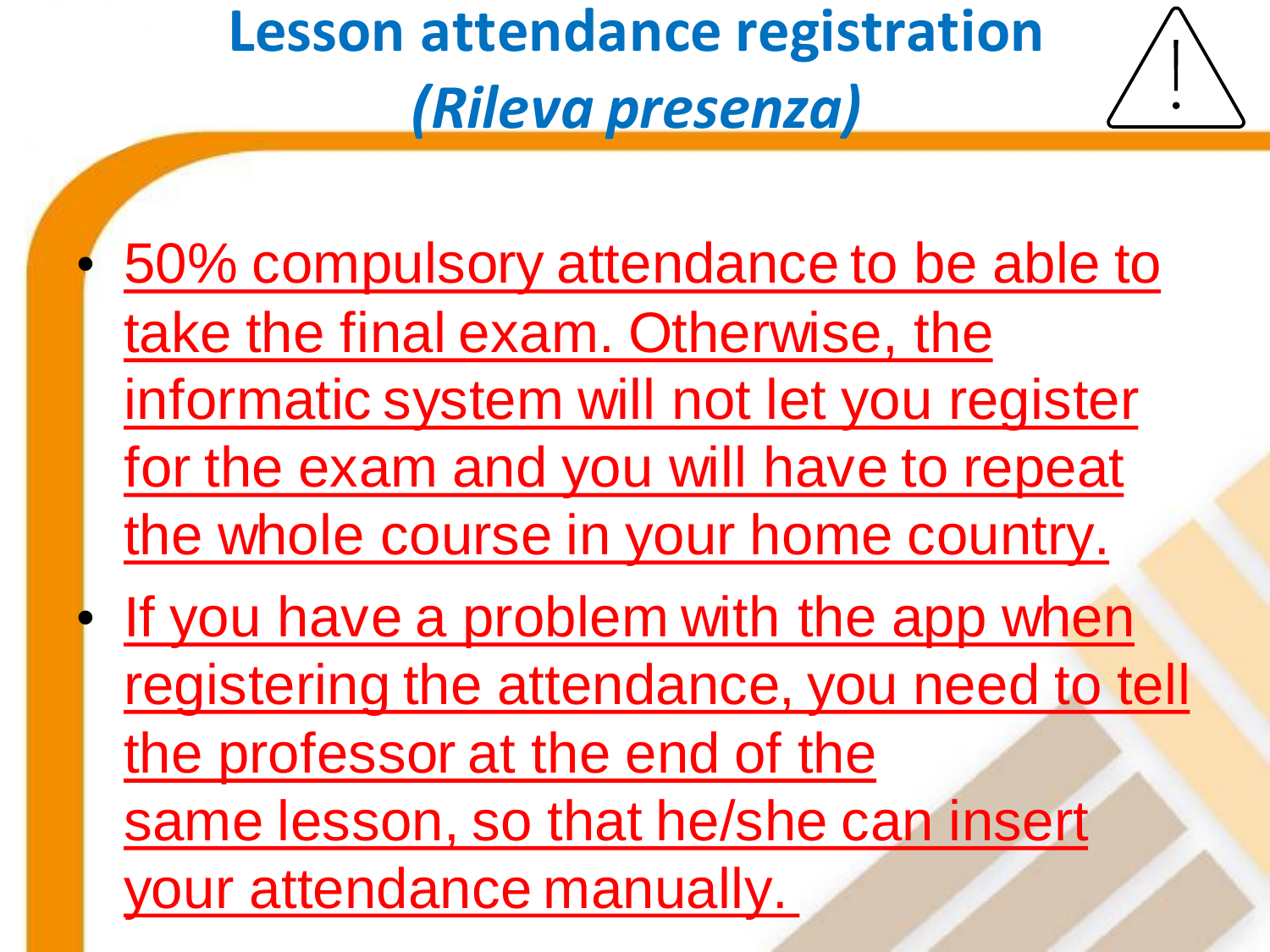#### **Lesson attendance registration**  *(Rileva presenza)*

| 12:42 |                                                                                                                                                                                                    | $\blacksquare$ . $\textcircled{1}$ . $\blacksquare$ . $\blacksquare$ |
|-------|----------------------------------------------------------------------------------------------------------------------------------------------------------------------------------------------------|----------------------------------------------------------------------|
|       | <b>Rileva presenza</b>                                                                                                                                                                             |                                                                      |
|       |                                                                                                                                                                                                    |                                                                      |
|       | Inserisci la tua matricola                                                                                                                                                                         |                                                                      |
|       |                                                                                                                                                                                                    |                                                                      |
|       |                                                                                                                                                                                                    |                                                                      |
|       |                                                                                                                                                                                                    |                                                                      |
|       | Inserisci il codice comunicato dal docente                                                                                                                                                         |                                                                      |
|       | * Ai sensi e per gli effetti degli artt. 12 e ss.<br>del GDPR, desideriamo informarti che i dati<br>personali saranno registrati, trattati e conservati<br>in ottemperanza delle misure tecniche e |                                                                      |

#### **RILEVA PRESENZA**

- **50%** compulsory attendance
- Insert your **matriculation number**
- Scan validQR code
- One lesson registration per device

 $\equiv$  $\Box$  $\langle$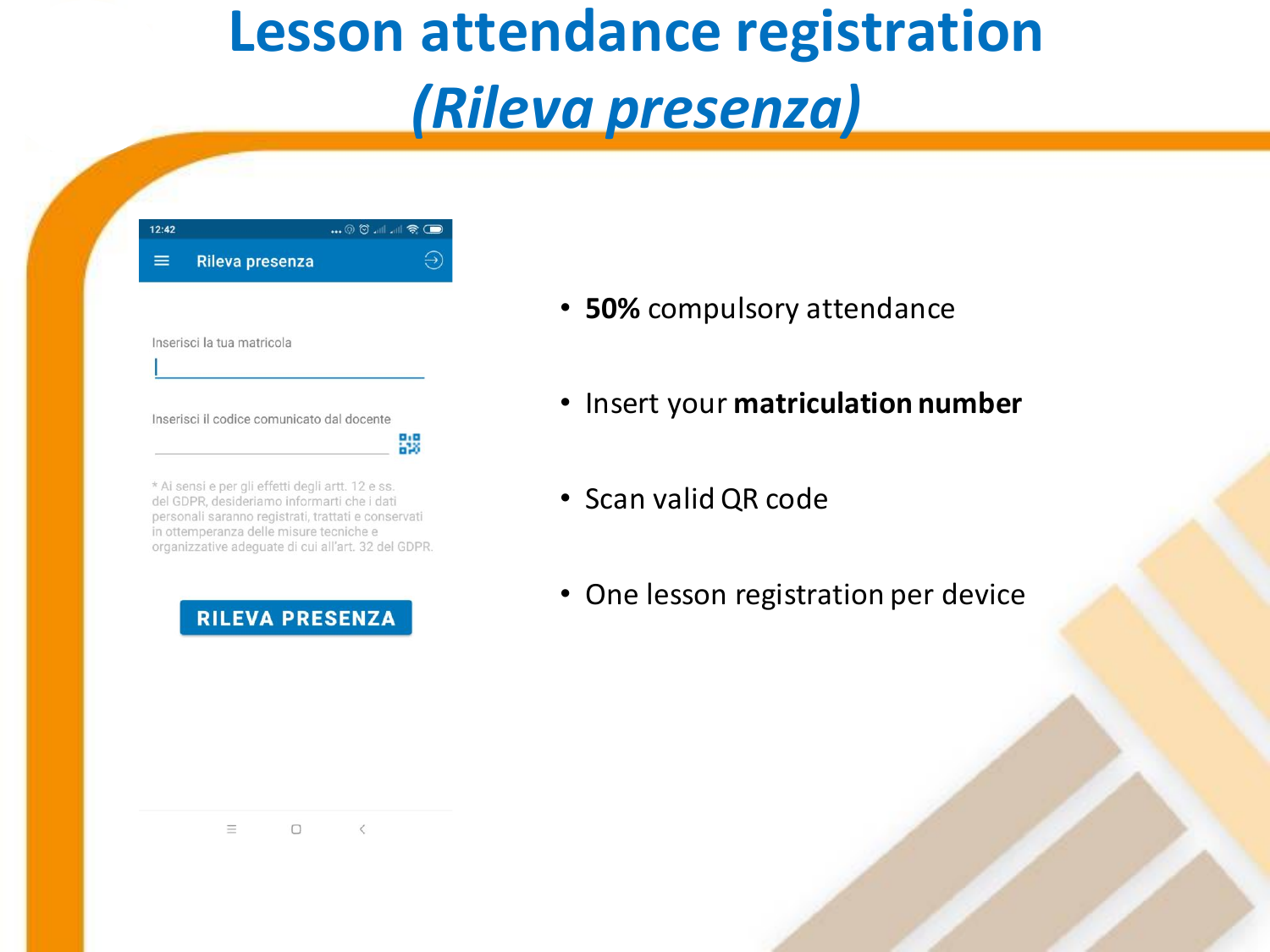#### **Booking a spot (***Prenota posto***)**

| WINDTRE <sup>TT</sup> .ill                                  | 359%■ 16:38 |
|-------------------------------------------------------------|-------------|
| LUM<br><b>Università</b><br>OPONIA AS<br>Europea di<br>Roma |             |
| Ë<br>Agenda                                                 |             |
| Messaggi<br>000                                             |             |
| Aule                                                        |             |
| $(\checkmark$<br>Rileva presenza                            |             |
| Î,<br>Prenota posto                                         |             |
| $\leftrightarrow$<br>Login                                  |             |
|                                                             |             |
|                                                             | □           |

| <b>Nuova prenotazione</b> |  |
|---------------------------|--|
|                           |  |
| 縣                         |  |
|                           |  |
| Le mie prenotazioni       |  |
|                           |  |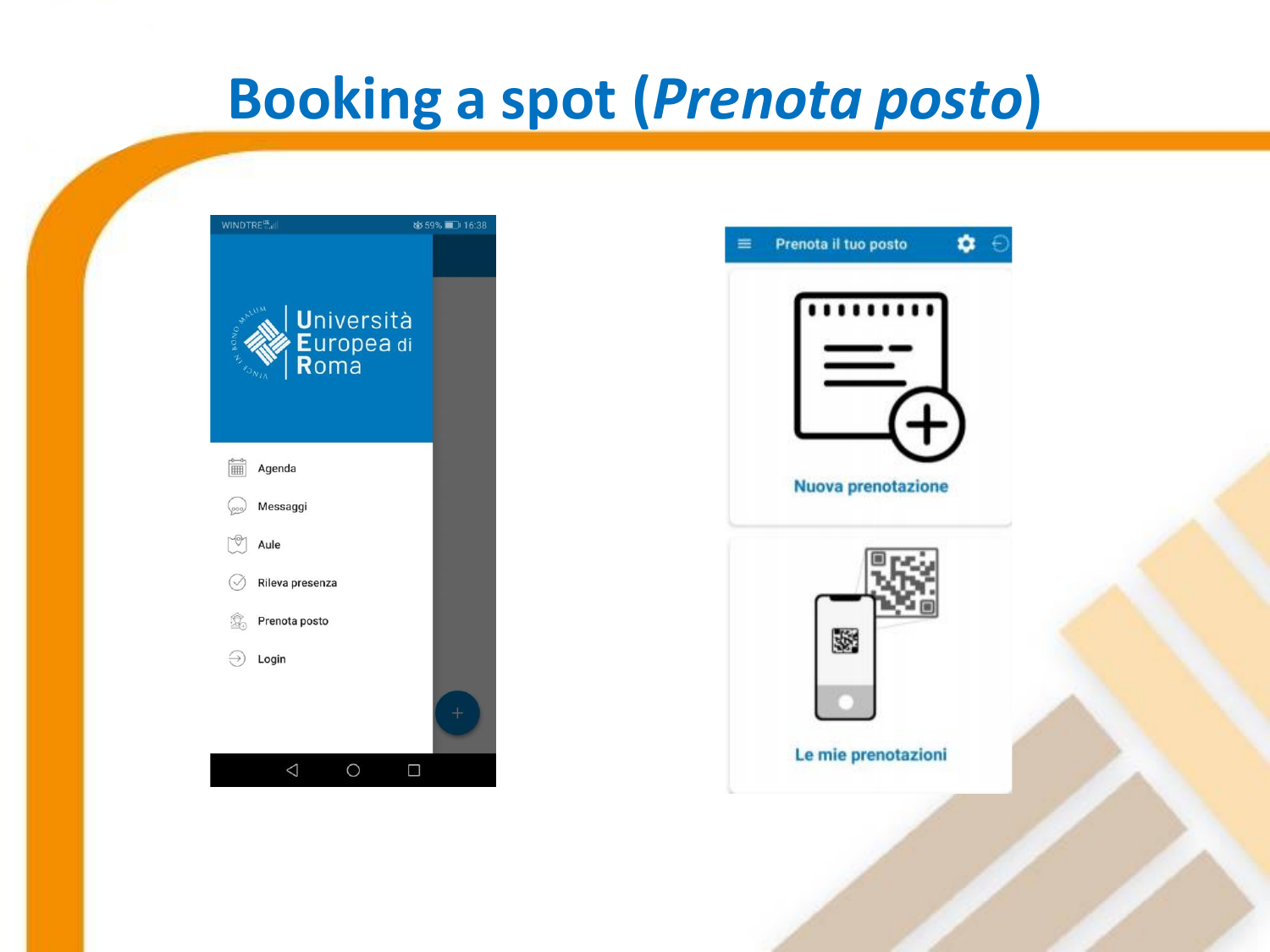#### **Booking a spot (***Prenota posto***)**

| Ateneo | 26 Settembre 2020<br>09:00-19:00                                                        |         |
|--------|-----------------------------------------------------------------------------------------|---------|
|        | Interventi psico-educativi e didattici con<br>disturbi comportamentali<br>11:00 - 13:30 |         |
|        | D103<br>Disponibili: 63 su 63                                                           | PRENOTA |
|        | Interventi psico-educativi e didattici con<br>disturbi comportamentali<br>14:30 - 17:00 |         |
|        | 0103<br>Disponibili: 63 su 63                                                           | PRENOTA |
|        | Interventi psico-educativi e didattici con<br>disturbi comportamentali<br>17:00 - 19:30 |         |
|        | <b>D103</b><br>Disponibili: 63 su 63                                                    | PRENOTA |



It is only possible to book a spot for lessons taking place in the next **7 days**.

It will not be possible to book a spot when the **max. capacity** of the room has alredy been reached.

You will receive an e-mail confirming your booking. You can also check your booking in «Le mie prenotazioni».